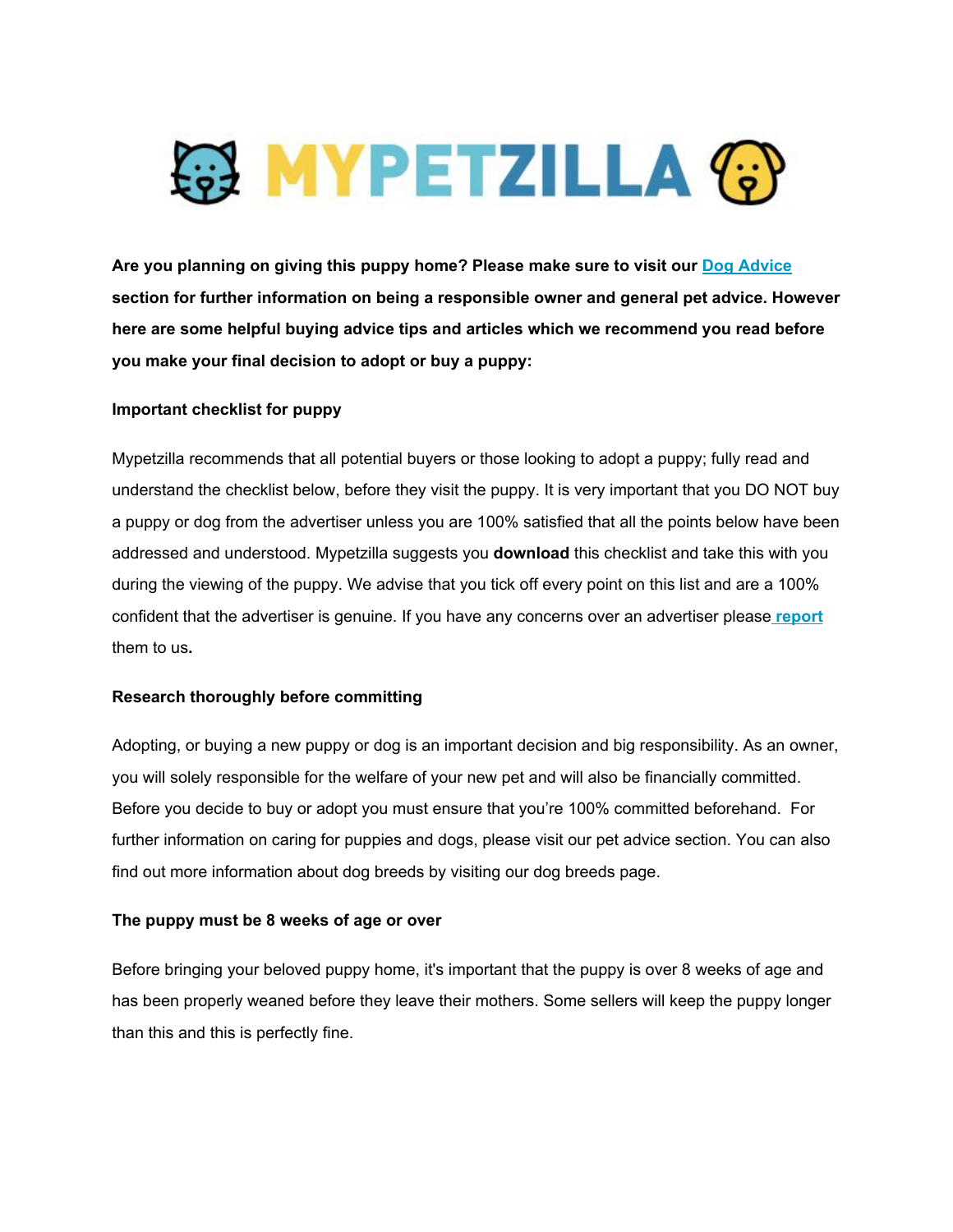### **Ask to see the puppy's mother when visiting the puppies**

When visiting the puppy's you should ask to see their mother and if available also ask to see the father. If the advertiser refuses to let you see the mother, or the mother isn't around for viewing, then this is a very good indication that the puppies have not been bred by the advertiser and they've most likely been imported. There should be absolutely NO reason for you not being able to see the mother of the puppies. If the advertiser gives any excuses why you can't, then Mypetzilla advises you to walk away and **[report](https://www.mypetzilla.co.uk/contact-us/)** them to us**.** Mypetzilla forbids third party selling of puppies. All puppies advertised must have been bred by the advertiser. If this is not the case, Mypetzilla will report the advert to the authorities for necessary action.

It's worth asking the seller a few questions regarding the mother:

- How old is the mother? (she should be at least 1.5 years of age)
- How many litters she has had?
- How is the mother's temperament?

 All these questions are important for the future health of your dog and the seller should want to tell you everything about the puppy's mother.

### **Check the advertiser is 100% genuine**

 Is the advertiser genuine? Make sure the advertiser is 100% genuine. You can do this by arranging a visit with the potential advertisers home, if they try to avoid you visiting, or make excuses, and then you should be concerned. If the advertiser asks for money, or deposit to be paid online without you visiting the dog at their home, or they request to meet you somewhere or drop the dog off at yours, then please DO NOT agree. We advise that you should never send money online. If you're concerned about an advertiser's authenticity then please **[report](https://www.mypetzilla.co.uk/contact-us/)** them to us**.**

Mypetzilla conducts various checks on advertisers on this site, but are unable to confirm that all are genuine. So please make sure you visit the advertiser at their home and verify this yourself.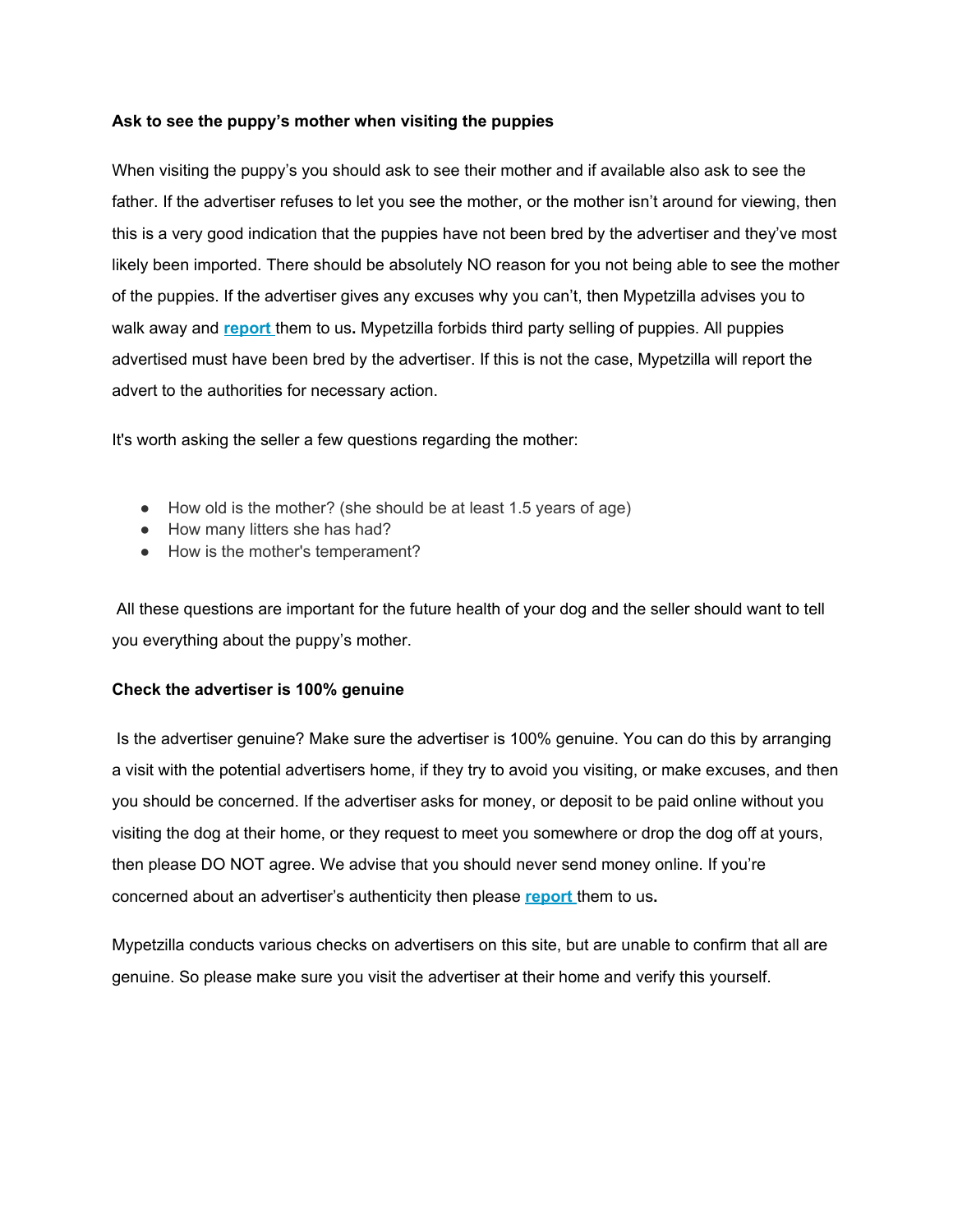#### **Important health checks for puppies and dogs**

It is very important that you check the health of your puppy or dog before you decide to adopt or buy. A responsible seller will fully understand the need and therefore fully cooperate with assisting in the checking the health of the puppy. Majority of sellers will agree that you can return the puppy or dog within 48 hours should they have any health issues. Mypetzilla recommends taking your puppy or dog to the vet for a health check as soon as you take them home. If the puppy has already had a health check by the seller's veterinary practice, then they should provide you with the legitimate paperwork to support this. It is also worth ringing the vet to confirm everything beforehand.

#### **Vaccinations must be up to date**

Check the puppy or dog is up-to-date with their vaccinations. All puppies should have received 2 vaccinations. The first vaccination should be given between 8-10 weeks of age and the 2nd vaccination should be given no more than 2 weeks later when the puppy has reached the age of 10-12 weeks. Older dogs may also need booster vaccinations and this is normally recommended by the vet. It's important that you check with the seller what vaccinations the puppy or dog has had. It's worth noting that puppies should have had their first vaccination before they leave their mother. If the seller has not provided a vaccination plan, then it will be your responsibility to make sure you arrange both vaccinations 7 days before letting your puppy go outside.

#### **Check the puppies have had their treatment for worms and fleas**

It is recommended that all puppies should be wormed at the age of 2 weeks and then receive another treatment at the age of 5 weeks old. Before the puppy leaves the seller, they should have had more worming treatment at 8 to 12 weeks of age.

#### **Check to see if the puppies have been socialised**

It's necessary that the puppies have interacted well with their puppy litter and have been raised in a home environment around other adults, children, and general household life. Puppies that don't receive this kind of training and development from a young age, may go on to develop behavioural problems later in their life and become difficult to train. They may likely develop temperament issues and will find it difficult to adjust to family life.